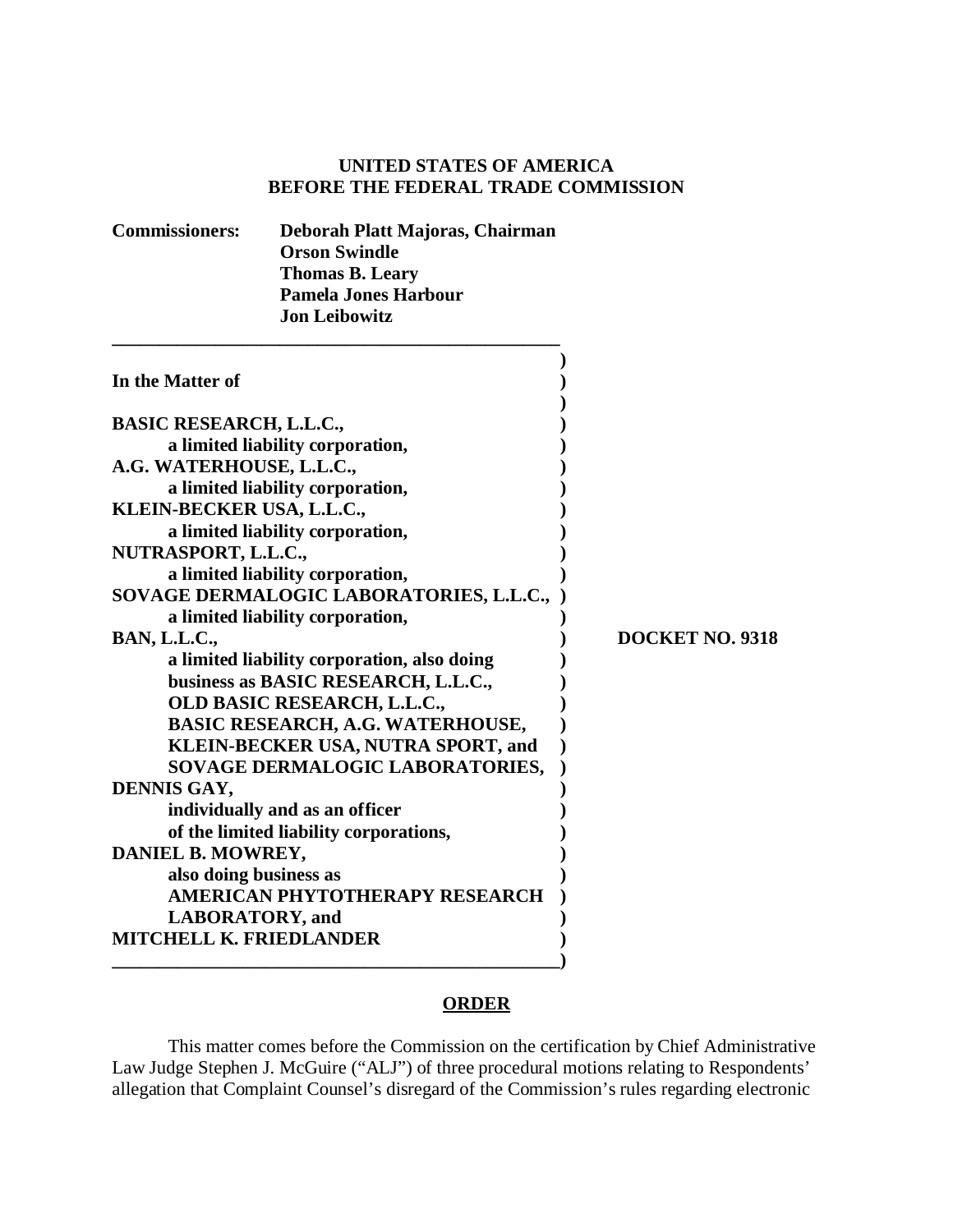filings resulted in the posting and disclosure of Respondents' confidential documents on the Commission's public Web site. The Commission treats this allegation as a serious matter, and recognizes the public interest in ensuring that all reasonable measures be taken to safeguard confidential information from improper disclosure. Accordingly, as explained below, the Commission, after reviewing Respondents' arguments and Complaint Counsel's responses, has determined to dispose of the certified motions by: (1) imposing certain procedural restrictions on Complaint Counsel for the remainder of this proceeding to help prevent any recurrence of the posting of information designated confidential by Respondents or by any other submitter, but otherwise denying Respondents' motion for an order to show cause why Complaint Counsel should not be held in contempt, including Respondents' request for dismissal and monetary relief; (2) granting in part and denying in part Respondents' motion seeking access to certain internal agency electronic files by providing Respondents' with aggregate FTC Web server data; and (3) denying Respondents' motion for additional discovery.

#### I. Background

#### A. The Documents and Motions at Issue

The documents at issue consist of five exhibits contained in Complaint Counsel's Motion for Partial Summary Decision, filed January 31, 2005, and one exhibit contained in Complaint Counsel's Motion to Compel, filed December 6, 2004.<sup>1</sup> Respondents allege that these exhibits were subject to the ALJ's protective order issued August 11, 2004, and should not have been posted to the Web site. Nonetheless, as explained further below, the exhibits accompanying Complaint Counsel's January 31 motion were posted to the FTC's public Web site on February 15, 2005, and, when Complaint Counsel discovered this situation, the documents were removed from the Web site at Complaint Counsel's request on February 17, 2005. At the same time, the allegedly confidential exhibit contained in Complaint Counsel's December 6 motion, which had been previously posted, was also removed from the Web site.

After learning of these postings, Respondents filed an emergency motion, dated February 18, 2005, seeking production of the Commission's web server logs and any other relevant electronic files to determine who may have accessed these exhibits while they were publicly posted. *See* Respondents' Emergency Motion Requiring the Commission to Provide Respondents With Electronic Files Showing Who Accessed Respondents' Confidential Information While It Was on the Commission's Website–Expedited Briefing Requested (Feb.

<sup>&</sup>lt;sup>1</sup> The five exhibits, or portions thereof, attached to Complaint Counsel's January 31 motion and at issue here are: Exhibit 11 (i.e., Exhibit A to Respondent's Response to Complaint Counsel's First Set of Interrogatories, containing product ingredients and ratios); Exhibit 15 (i.e., Exhibit A to Supplemental Answers and Answers to Complaint Counsel's First Set of Interrogatories, containing net gross revenue and advertising expenditures); Exhibit 36 (customer e-mail); Exhibit 42 (combined balance sheet and notes); and Exhibit 45 (advertising dissemination schedule). Also at issue is Exhibit R (gross sales figures) to Complaint Counsel's December 6, 2004, Motion to Compel.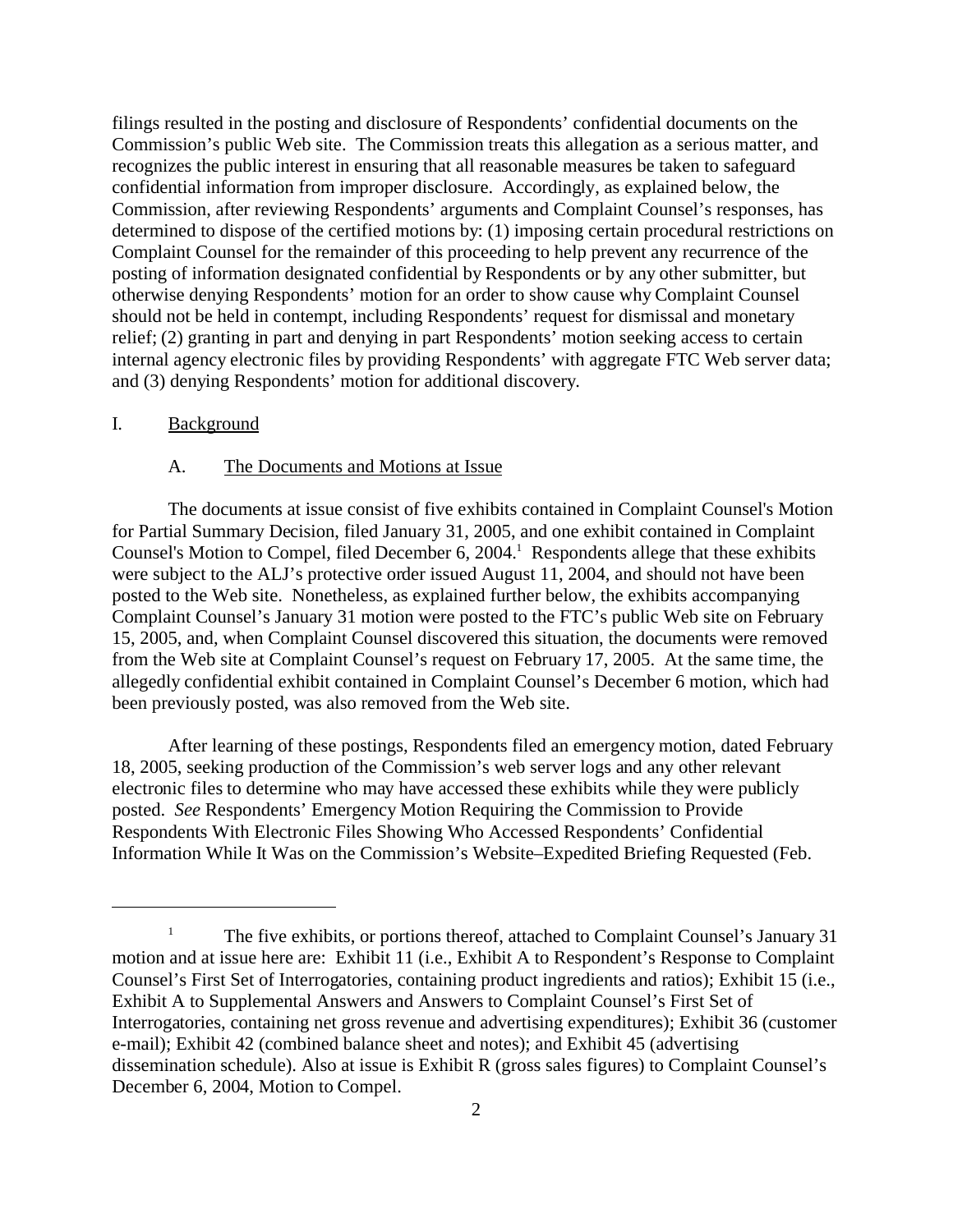18, 2005) ("Electronic Files Motion").<sup>2</sup> By subsequent motion, Respondents further sought an order to show cause why Complaint Counsel should not be held in contempt of the ALJ's protective order. *See* Respondents' Motion for Order to Show Cause Why Complaint Counsel Should Not Be Held in Contempt (March 8, 2005) ("Contempt Motion"). Finally, Respondents moved for leave to take additional discovery regarding Complaint Counsel's alleged violation of the protective order. *See* Respondents' Motion for Leave to Take Discovery Regarding Complaint Counsel's Violation of the Protective Order (March 8, 2005) ("Discovery Motion").<sup>3</sup>

### B. Respondent's Arguments and Complaint Counsel's Responses

Respondents assert that the exhibits in question contain, *inter alia*, business records and other confidential information, and, in one instance, a consumer's e-mail address and other personal information. Respondents assert that these exhibits containing this information were designated "confidential" pursuant to the ALJ's protective order, as noted earlier, and that Complaint Counsel violated the protective order by using e-mail for filings containing confidential material, in violation of Commission Rule 4.2(c)(3), 16 C.F.R. § 4.2(c)(3) (prohibiting the use of e-mail to transmit nonpublic filings to the Office of the Secretary). Respondents assert that Complaint Counsel's use of e-mail to transmit such confidential materials to other FTC document processing staff led to their erroneous posting on the FTC Web site by such staff, and constituted contempt of the protective order. Respondents assert that the posting of the materials caused them irreparable harm, and that the only appropriate remedy is dismissal of the complaint and monetary relief, including attorney costs. *See* Contempt Motion at 5-6, 23-35. Further, Respondents argue that production of certain electronic files is necessary to show who may have accessed the documents in question while they were posted on the Commission's Web site. *See* Electronic Files Motion at 2-3. Finally, Respondents seek additional discovery, including depositions of Complaint Counsel and other FTC staff, as well as documentary material relating to Complaint Counsel's alleged violation of the protective order. *See* Discovery Motion at 9-13.

<sup>&</sup>lt;sup>2</sup> Complaint Counsel filed a partial response to the Electronic Files Motion, requesting additional time for a supplemental response. *See* Complaint Counsel's Partial Response to Respondents' Emergency Motion (Feb. 18, 2005). By order dated February 22, 2005, ALJ McGuire granted Respondents' request in its Electronic Files Motion for expedited briefing and ordered Complaint Counsel to file its supplemental response by February 25, 2005. *See* Complaint Counsel's Supplemental Response to Respondents' Emergency Motion (Feb. 25, 2005) ("Electronic Files Supplemental Response"); *see also* Reply to Complaint Counsel's Partial & Supplementary Responses to Respondent's Emergency Motion (Mar. 4, 2005); Order for Respondents to Show Cause (Mar. 9, 2005) (requiring respondents to show cause what information posted to the Web site was, in fact, confidential); Respondents' Response to Order to Show Cause (Mar. 16, 2005).

<sup>3</sup> *See also* Complaint Counsel's Consolidated Opposition to Respondents' Motion For Order to Show Cause Why Complaint Counsel Should Not Be Held in Contempt and Respondents' Motion for Leave to Take Discovery (Mar. 21, 2005) ("Consolidated Opposition").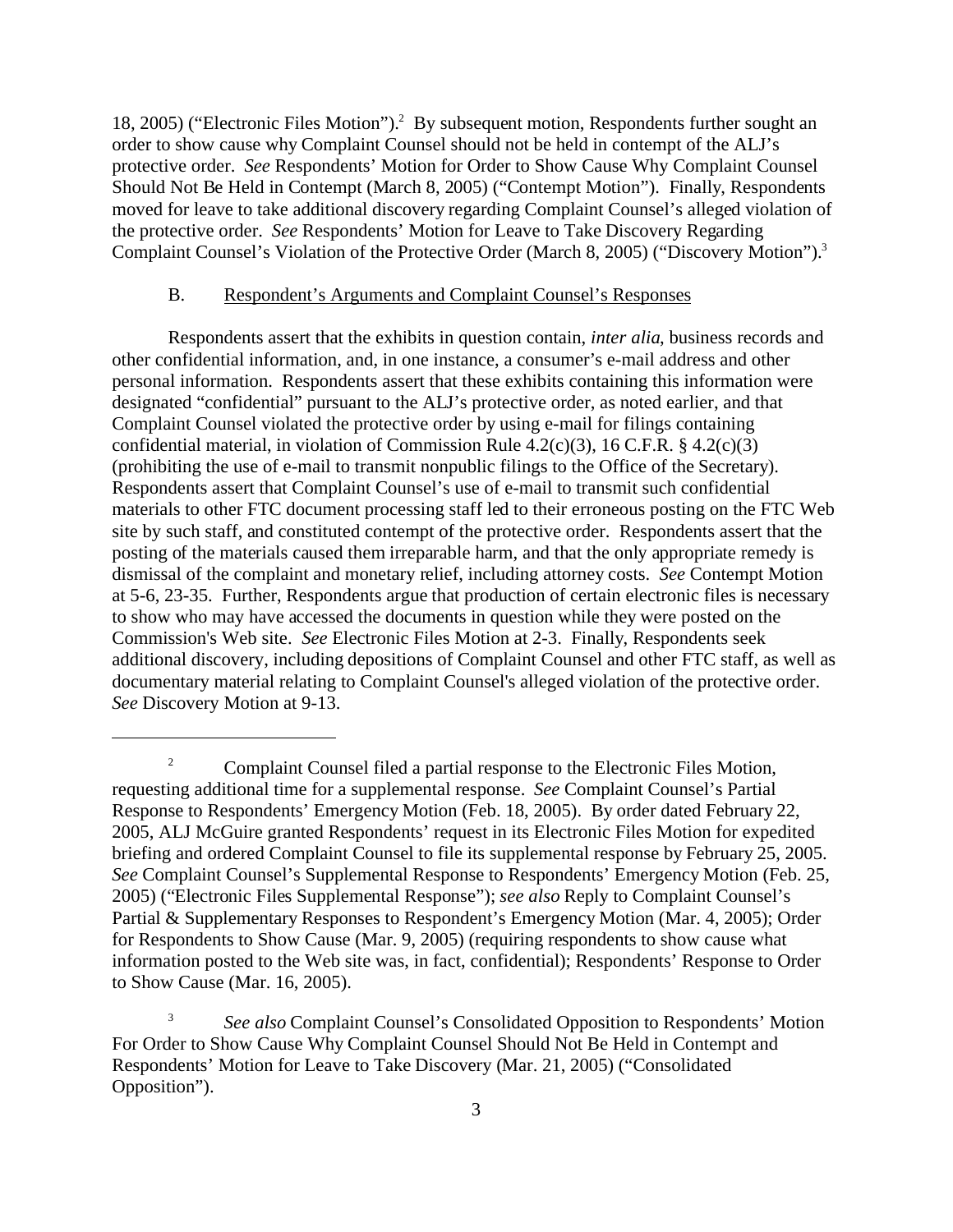Complaint Counsel have acknowledged that they used e-mail to transmit both the public and non-public versions of their January 31 motion and exhibits to the Commission's document processing staff. Complaint Counsel argue, however, that Respondents were fully aware of Complaint Counsel's ongoing use of e-mail to transmit electronic copies of non-public filings, that Respondents had failed to raise any objections to this practice, and that, in any event, the posting of the non-public version of the exhibits at issue resulted from an error once they were received by document processing staff, and not because the exhibits had been transmitted by email. *See* Electronic Files Supplemental Response, Att. B, ¶¶ 14, 22.

Complaint Counsel assert that they have not acted in bad faith, and that when they discovered that the non-public version of the exhibits were publicly posted, they took immediate steps to have them removed from the public FTC Web site and to preserve the related electronic files. *See* Consolidated Opposition at 21-66. Further, Complaint Counsel argue that Respondents have failed to demonstrate, as a threshold matter, that the exhibits meet relevant standards for *in camera* treatment; that the Respondents had failed to designate certain exhibits properly in order for them to be subject to the protective order; and that no harm has been demonstrated from the posting of any of the exhibits on the FTC's Web site. *Id*. at 4-5; Electronic Files Supplemental Response at 4-6. Complaint Counsel argue that Respondents are not entitled either to dismissal of the complaint on the merits or monetary sanctions, that their Motion for discovery of electronic files cannot be granted without violating the Commission's privacy policy, and that their request for additional discovery should also be denied. *See* Electronic Files Supplemental Response at 3-4; Consolidated Opposition at 66-71.

## C. The ALJ's Certifying Order

On April 6, 2005, after reviewing the Respondents' arguments and Complaint Counsel's responses, Judge McGuire issued an order certifying the Respondents' three motions to the Commission (*i.e*, Electronic Files Motion, Contempt Motion, and Discovery Motion). *See* Order Certifying Motions to Commission and Staying Proceedings ("Certifying Order"). In his order, Judge McGuire concluded that Complaint Counsel violated Rule 4.2(c)(3) by e-mailing nonpublic filings, that all but one of the exhibits that were e-mailed appeared to contain information that is entitled to *in camera* treatment under the Commission's rules and precedent, and that the exhibits disclosed on the FTC's Web site were subject to the protective order applicable in this proceeding. Certifying Order at 7-10.

Judge McGuire nevertheless determined that the three motions must ultimately be certified to the Commission because: "(1) the motions raise allegations, inter alia, requiring determination of matters beyond the merits of the violation of law charged in the Complaint; (2) the challenged conduct appears to involve components of the Commission and/or employees other than Complaint Counsel; and (3) the requested relief exceeds the authority delegated to the Administrative Law Judge." Order at 2; *see also id*. at 10.

Accordingly, the Respondents' three motions now are presented to the Commission for resolution. As described below, this Order: denies the Contempt Motion but grants appropriate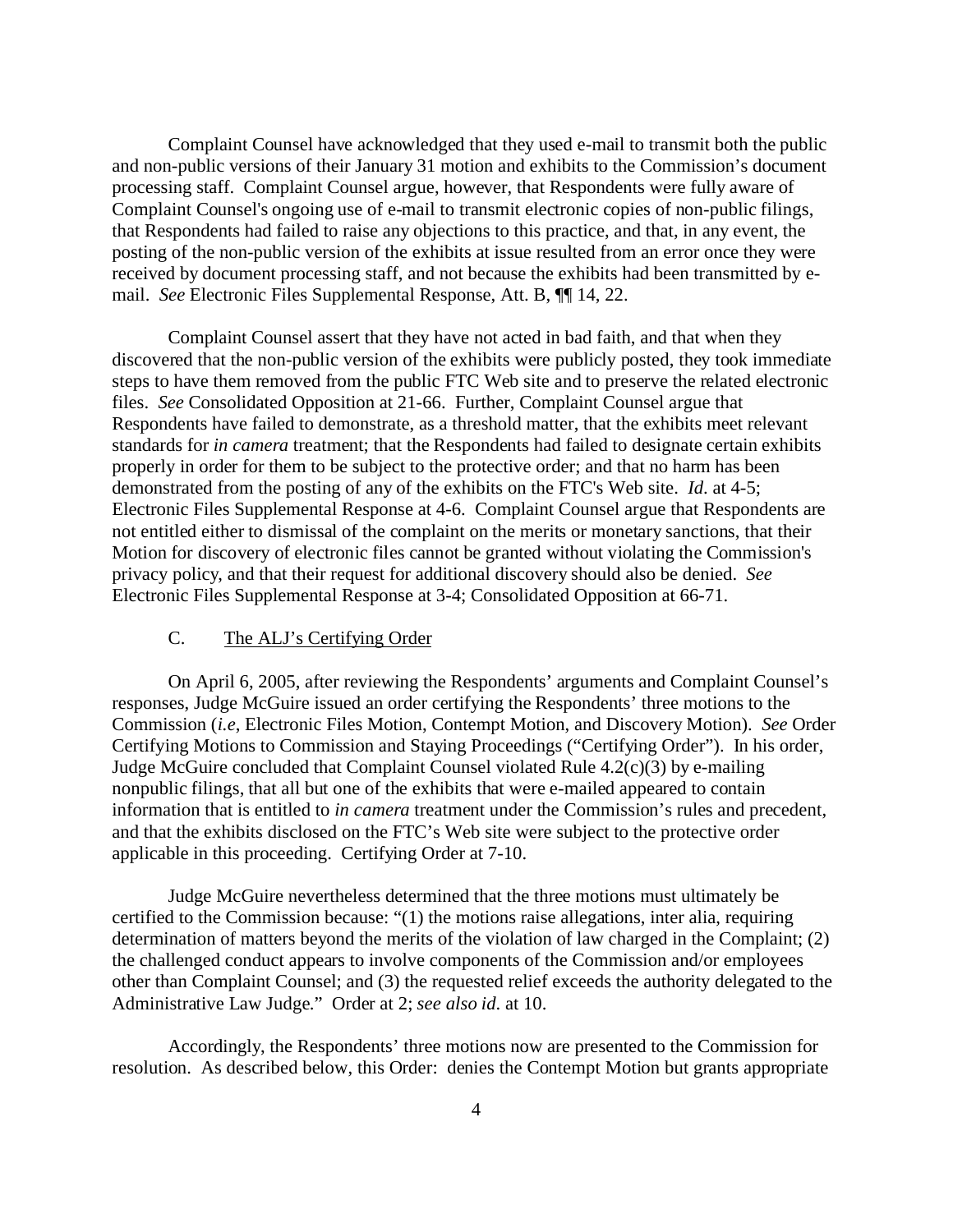alternative relief; grants in part and denies in part the Electronic Files Motion; and denies the Discovery Motion.

#### II. Discussion

The Commission addresses the Contempt Motion first, because the other two motions, which relate to discovery, turn upon the disposition of the Contempt Motion.

#### A. Contempt Motion

Respondents' Contempt Motion seeks dismissal of the Commission's complaint, asserting that such a remedy is appropriate when it is shown that a party has acted willfully or in bad faith in violating an order of an ALJ. We reject this request. While intent is a relevant factor on the issue of dismissal, it is not determinative. The Commission must also consider the strong public policy favoring disposition of cases on their merits, the potential availability of less drastic alternatives, and, most important, whether the Respondents have suffered any actual prejudice in the litigation itself as a result of the alleged violations. *See Pagtalunan v. Galaza*, 291 F.3d 639, 640 (9th Cir. 2002) (factors relevant to whether dismissal is warranted under Fed. R. Civ. P. 41); *Bowling v. Hasbro, Inc.*, No. 04-1364, 2005 U.S. App. LEXIS 5867 (Fed. Cir. Apr. 11, 2005).

Here, we observe that the Commission's complaint is brought in the public interest, that dismissal would not be the only available or feasible remedy, and that Respondents have failed to allege or demonstrate how the posting of the documents on the FTC Web site has prejudiced the Respondents with respect to the merits of the proceeding. Accordingly, even assuming *arguendo* that Respondents could demonstrate that Complaint Counsel's actions constituted an intentional or willful violation of the ALJ's protective order, the extraordinary remedy of dismissal is not justified. *See, e.g.*, *Coleman v. American Red Cross*, 23 F.3d 1091, 1095-96 (6th Cir. 1994) (although attorney intentionally violated a protective order, it was an abuse of discretion to dismiss the case on that ground unless moving party could show how it had been prejudiced in the litigation).

While Respondents note that Commission Rule 3.38 authorizes the striking of a pleading, motion or other submission as a sanction for violations of an ALJ discovery order, nothing in that Rule compels dismissal of the complaint here. These discovery sanctions are designed as potential compensation for an improper denial of access to testimony, documents, or other evidence resulting from a party's failure to comply with discovery. *See* 16 C.F.R. § 3.38(c). Although the protective order was undoubtedly issued in connection with discovery, the posting of the exhibits on the FTC's Web site has not deprived or interfered with the Respondents' access to any relevant testimony, document, or other necessary evidence. Likewise, Respondents' allegation of serious competitive business harm from the alleged improper disclosure, even if proven to be true, would not constitute prejudice to any substantive claims or defenses that might be a factor in this litigation.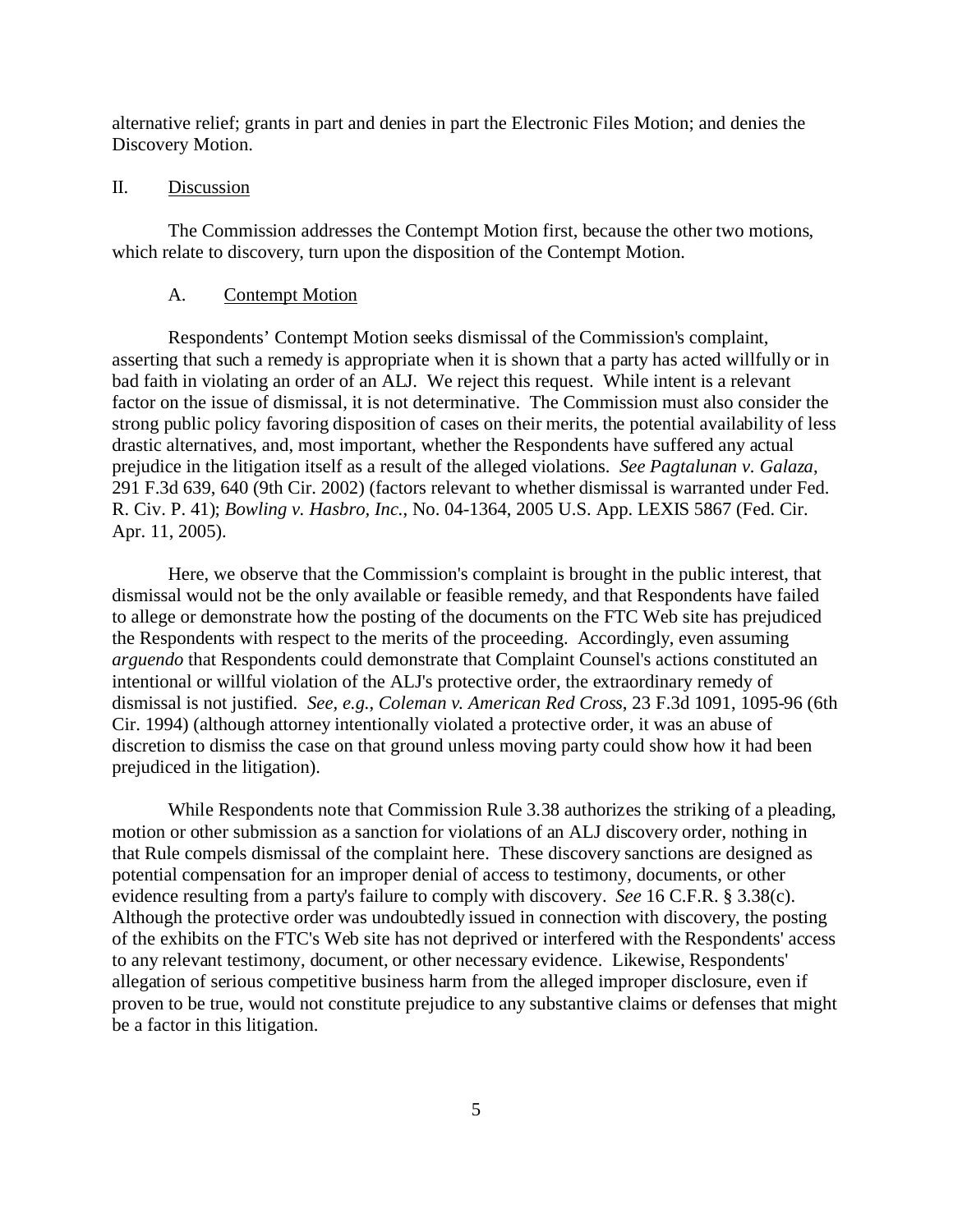Nonetheless, the Commission believes that there is a sufficient basis in the existing record of this proceeding to conclude that Complaint Counsel violated the terms of Commission Rule 4.2(c)(3), *supra*, which prohibits the filing of confidential exhibits by e-mail. Specifically, affidavits submitted by Complaint Counsel concede that e-mail was used to transmit an unredacted (non-public) version of their January 31 motion to FTC document processing staff.<sup>4</sup> To the extent that Complaint Counsel's violation of this Rule contributed, in whole or part, to confusion by document processing staff about the nonpublic status of the exhibits at issue and resulted in their posting on the FTC Web site, the Commission believes that Complaint Counsel's Rule violation is enough to warrant remedies, irrespective of Complaint Counsel's alleged intent or any showing of actual harm by Respondents.<sup>5</sup>

The Commission has determined that an appropriate remedy, rather than dismissal, is to require that, for the remainder of the present proceeding, all future public filings by Complaint Counsel under Rule 4.2(c)(3) be reviewed and certified by the Associate Director for the Division of Enforcement, Bureau of Consumer Protection, to ensure that such public filings have been properly redacted, and that they contain no unredacted material that would violate the Rule. This remedy is intended to help avoid any future violations of the protective order and the Rule.

The Commission is cognizant that a remedy designed to prevent a future violation does not necessarily address a past violation. In that regard, Respondents' Contempt Motion asks the Commission for monetary relief to redress it for the time and expense it has incurred in pursuing this matter. The Commission, however, has no authority to grant such relief in the context of this proceeding.<sup>6</sup>

<sup>5</sup> The Chairman has already directed the Executive Director, in consultation with the Office of General Counsel, to examine whether any further action would be warranted, such as taking any additional safeguards or making other changes to the Commission's policies, procedures and practices for the handling of information designated confidential, in light of the violation in this proceeding.

Complaint Counsel's admission obviates the need to determine whether Complaint Counsel's acts or omissions constituted contempt of the protective order, which would require the Commission to resolve numerous underlying factual and legal issues (*e.g.*, Complaint Counsel's alleged intent, the intervening responsibility or role, if any, of Commission staff other than Complaint Counsel in the posting of the documents on the Web site, and whether the documents at issue were properly subject to the protective order in this proceeding). Indeed, threshold issues might be raised about the possible overdesignation of confidential materials under the protective order; we note that Judge McGuire determined that at least one of the exhibits at issue would not satisfy the standards for *in camera* treatment. In any event, resolving such issues would require a show cause hearing to make additional factual or legal findings that ultimately are not necessary for the Commission to fashion appropriate relief.

Absent statutory authority, the Commission may not award attorney costs or other expenses allegedly incurred by Respondents as a result of Complaint Counsel's actions. *See, e.g.*, 67 Comp. Gen. 574, 576 (1988).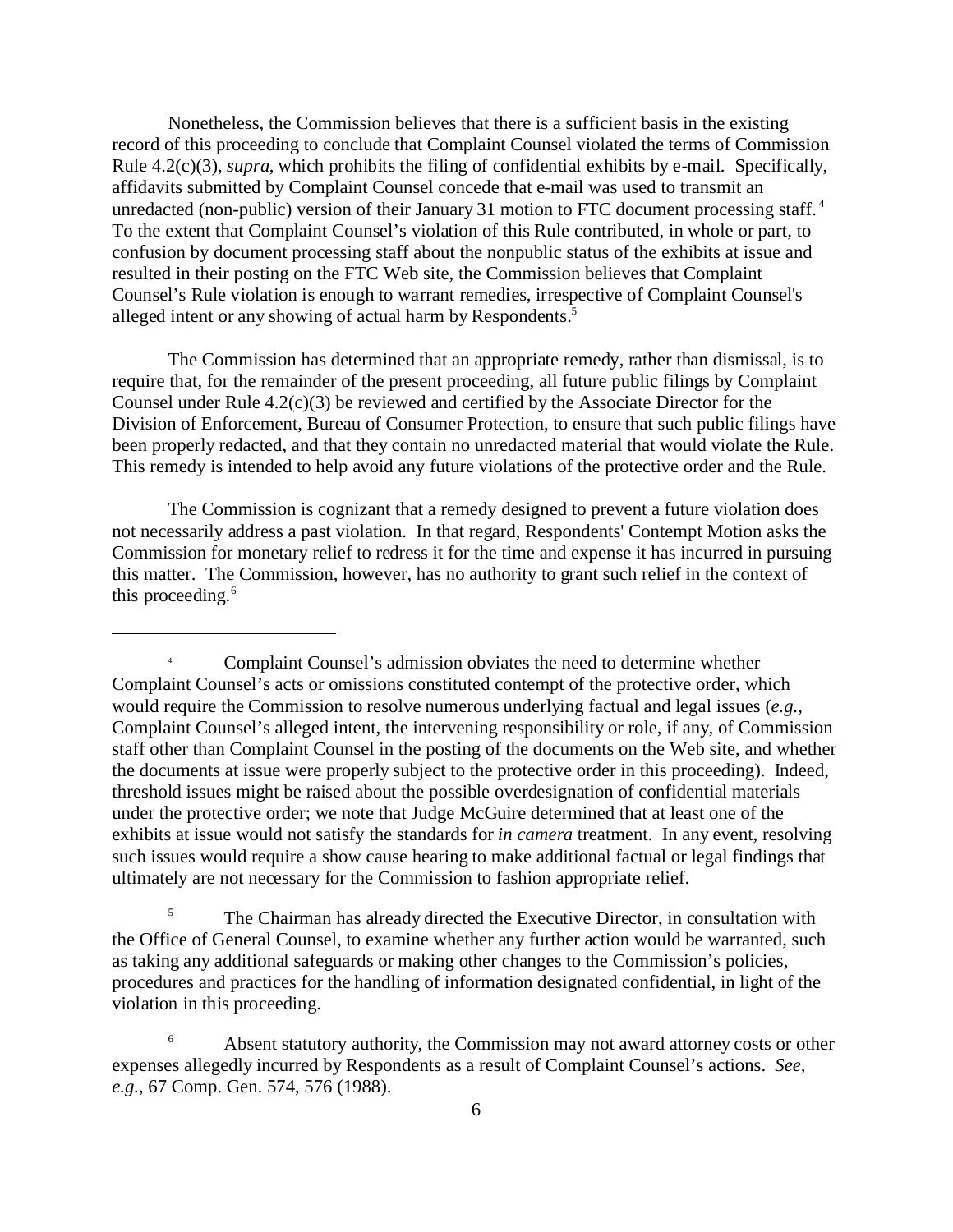Accordingly, for the reasons stated above, the Commission grants the relief described above, but otherwise denies Respondents' motion for an order to show cause why Complaint Counsel should not be held in contempt, including Respondents' request for dismissal or monetary relief.

## B. Electronic Files Motion

In addition to sanctions and monetary relief, Respondents have asked for the production of Web server log information that Respondents allege would reveal who may have accessed the exhibits at issue from the Commission's Web site. The Commission has determined to grant this motion in part by granting Respondents access to aggregate Web log data that reveal the Web domains from which requests to the exhibits in question were received. Disclosure of this information provides Respondents with information regarding the extent of the disclosures and may allow the Respondents to contact these domains to determine to what extent the domain operators themselves, or users of these domains, may have retrieved, stored, used, shared, or disclosed exhibits from the FTC's servers.<sup>7</sup>

The Commission, however, denies Respondents' Electronic Files Motion to the extent that it seeks specific Internet Protocol (IP) addresses or other information that would personally identify any specific individual. The Commission acknowledges that such personally identifiable information might better serve Respondents' stated purpose to identify and contact specific individuals who may have accessed the exhibits at issue. Nonetheless, the disclosure of such personally identifiable information would violate the Privacy Act of 1974, 5 U.S.C. § 552a, to the extent, if any, that disclosure would constitute the improper establishment, retrieval, and disclosure from an agency system of records pertaining to an individual by name or other personal identifier (*e.g.*, a number or electronic address). The Act prohibits the retrieval and disclosure or use of such information without the individual's consent unless authorized by the Act. Retrieval and disclosure of such information under the present circumstances to the Respondents would neither be consensual nor for a purpose authorized by the Act.

Moreover, such disclosure would violate the FTC's Web privacy policy, which unequivocally states that Web server log information is used strictly as "aggregate" data and is not used to "track or record" information about individuals. The Commission believes that it would not serve the public interest for the Commission to compound Complaint Counsel's violation of Rule 4.2(c)(3) and make a disclosure of Web log information that could violate the privacy rights of other individuals who have been assured a certain degree of anonymity when visiting the FTC's Web site. In disclosing aggregate data, the Commission is making available as much information as possible to the Respondents while remaining consistent with applicable privacy laws and policy. As already discussed, disclosure of aggregate data would allow Respondents to contact the operators of the Web domains from which requests for the exhibits originated, and determine if those domains might assist in identifying, retrieving, or destroying

The Commission is unable to grant the Respondents' related request for any relevant "security logs," because the exhibits at issue were posted on public FTC servers (*i.e.*, no password or other security clearance must be submitted in order to access those servers).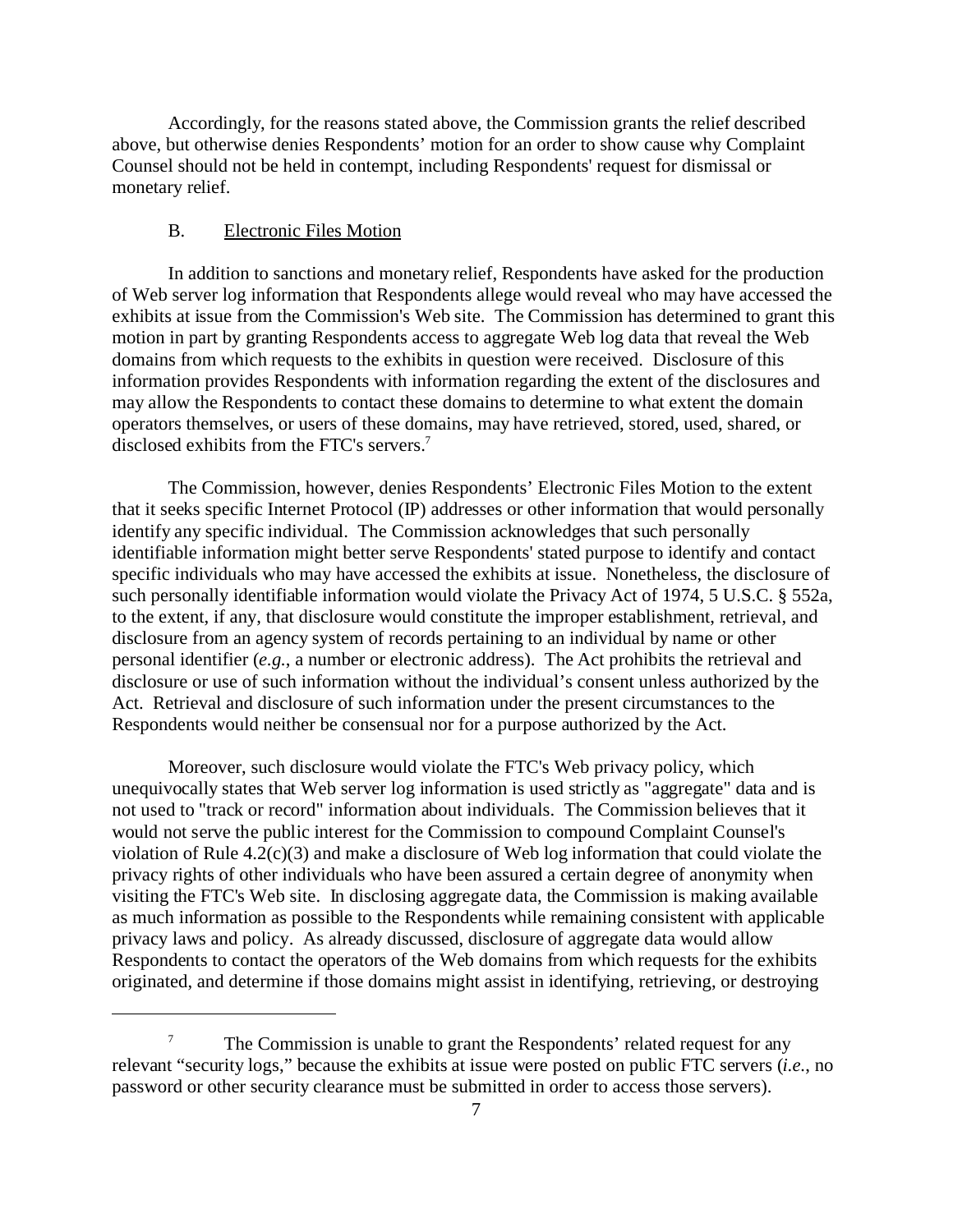any copies of the exhibits that may have been retained by users of those domains or by the domain operators themselves, without requiring that the Commission potentially violate privacy law and policy by disclosing personally identifying information (*e.g.*, IP addresses) to the Respondents.

## C. Discovery Motion

In addition to seeking Web log information, the Respondents, through a separate Discovery Motion, also have sought additional internal FTC documents that they believe would shed light on the circumstances surrounding the posting of the exhibits at issue, including depositions of Complaint Counsel and other agency support staff, any relevant personnel or training files, and any other information concerning the agency's privacy policies and practices.

Discovery in Commission adjudicatory proceedings under Part 3 of the Commission's Rules is limited to matters that are relevant to the allegations of the Commission's complaint, to the relief proposed therein, or to the Respondents' defenses, none of which is at issue in this Discovery Motion. *See* 16 C.F.R. § 3.31. To the extent Respondents argue that such discovery is necessary regarding issues of Complaint Counsel's credibility and culpability for the posting of the exhibits, such discovery is unnecessary, given the relief granted by the Commission to address Complaint Counsel's violation of Rule 4.2(c)(3). Therefore, the Commission denies the Discovery Motion.

#### III. Conclusion

Accordingly, for the reasons stated above, the Commission:

(1) Orders Complaint Counsel for the remainder of this proceeding to obtain prior review and certification by the Associate Director of the Division of Enforcement, Bureau of Consumer Protection, or in the rare event that he or she is unavailable, the Bureau's Deputy Director, of any future public filings by Complaint Counsel to ensure the proper use and redaction of materials subject to the ALJ's protective order and protect against any violation of that order or applicable rule, but otherwise denies the Respondents' Contempt Motion, including the request for dismissal and monetary relief;

(2) Grants the Respondents' Electronic Files Motion in part, by ordering that the General Counsel release to the Respondents aggregate Web log data responsive to the Motion, and denies the Motion in part, to the extent it seeks access to specific IP addresses or any other personally identifiable information;

(3) Denies the Respondents' Discovery Motion; and

(4) Orders that the stay of this proceeding is hereby lifted, that the proceeding shall not be further stayed, except pursuant to the conditions and requirements set forth in Part 3 of the Commission's Rules, and that the proceeding shall remain subject to the time limits prescribed by Rule 3.51, 16 C.F.R. § 3.51, for the issuance of the Initial Decision, with an additional